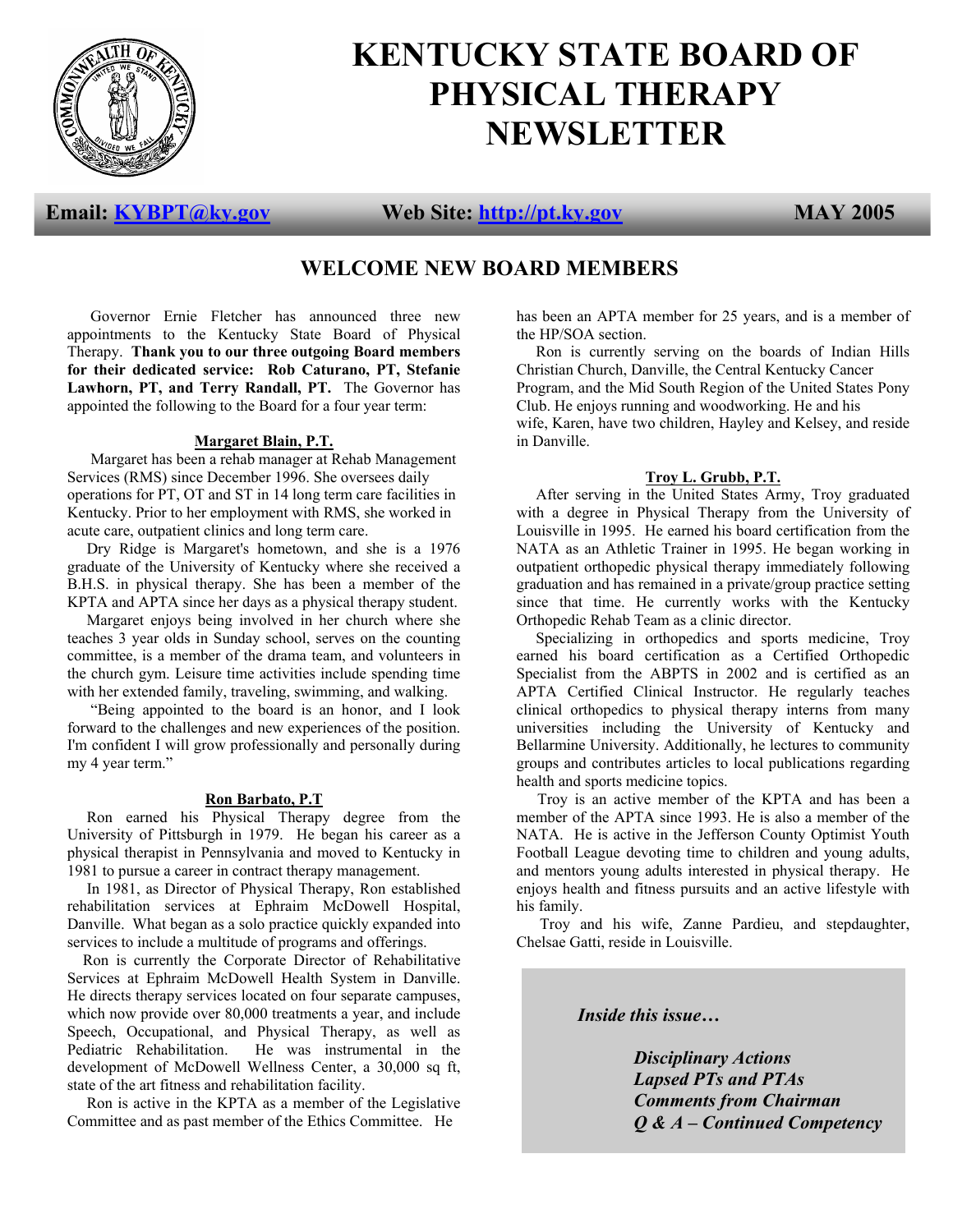# **Disciplinary Actions December 2004 – April 2005**

 The following is a summary of disciplinary actions taken by the Board since the last Newsletter was published. It is intended as a summary for informational purposes only. All information is believed to be accurate. However, complete terms of each disciplinary action are contained in the Board's records. Monetary amounts paid to the Board may reflect the investigative costs and not necessarily the scope and severity of the violation(s).

#### **Kelly L. Flowers, PT-004060 Date: 1/20/2005**

**Alleged Violations:** KRS 327.070(2)(c)1 and 2, (e), (g), (k), 201 KAR 22:053 § 2(1), § 3(3) (4) and (6) (effective September 10, 2001 to January 4, 2005).

**Final Action:** Admits to violation of KRS 327.070(2)(c)1 and 2 and violation of KRS 327.070(2)(e), (g) and (k) by violating 201 KAR 22:053 § 2(1), § 3(3) (4) and (6). License actively suspended effective February 1, 2005 for a period of two years with conditions of reinstatement; five (5) year probation upon reinstatement; monthly monitored practice upon reinstatement with costs of monitoring; \$1,000 in costs; successful completion of the Board's Jurisprudence Examination.

**Deborah Ann Poschner, P.T.** (Appplicant -- not licensed in Kentucky) Date: 3/25/2005 **Alleged Violation:** KRS 327.020(1) and (3).

**Final Action:** Admits to violation of KRS 327.020(1) and (3) by holding herself out to the public as a physical therapist and by practicing physical therapy in Kentucky without a license issued by the Board. Denial of licensure with fine of \$2,500.00 and with conditions of reapplication.

#### *Cease & Desist Orders*

December 2004 thru April 2005

**The following is a list of violations of KRS 327.020(3)** "*It shall be unlawful for any person, or for any business entity, its employees, agents, or representatives to use in connection with his or its name or business activity the words "physical therapy," "physical therapist," "physiotherapy," "physiotherapist," "registered physical therapist," the letters "P.T.," "L.P.T." or any other words, letters, abbreviations or insignia indicating or implying directly or indirectly that physical therapy is provided or supplied or to bill for physical therapy unless such physical therapy is provided by or under the supervision of a physical therapist licensed and practicing in accordance with this chapter."* 

Michael Stevens, M.D., Russelville, billing for "physical therapy evaluations" and "physical therapy re-evaluations."

Melody Sneegas, Louisville, using the words "occupational/physical therapist" to describe herself and qualifications on resume.

James Taylor, D.C. and Kimberly Taylor, D.C., Middlesboro, using the words "certified in physical therapy" in a newspaper article describing their qualifications.

Teri Birk, Louisville, personal tutor, using the initials "P.T." to describe herself as a personal tutor on her business card and business flyers.

# *KSBPT FILES SUIT IN FRANKLIN CIRCUIT COURT*

*The Kentucky State Board of Physical Therapy has sued Dubin Orthopedic Center, P.S.C., Middlesboro, Kentucky, in the Franklin Circuit Court to obtain a court order mandating compliance with a Board investigative subpoena as authorized by KRS 327.040(4). Dubin Orthopedic Center, P.S.C., is under Board investigation to determine whether it may have violated KRS Chapter 327 by documenting and billing for "physical therapy" which was not performed by or under the supervision of a Kentucky licensed physical therapist. While Dubin Orthopedic Center, P.S.C., complied with one Board investigative subpoena, it did not comply with a second. The Board seeks compliance so that its investigation may continue to conclusion.* 

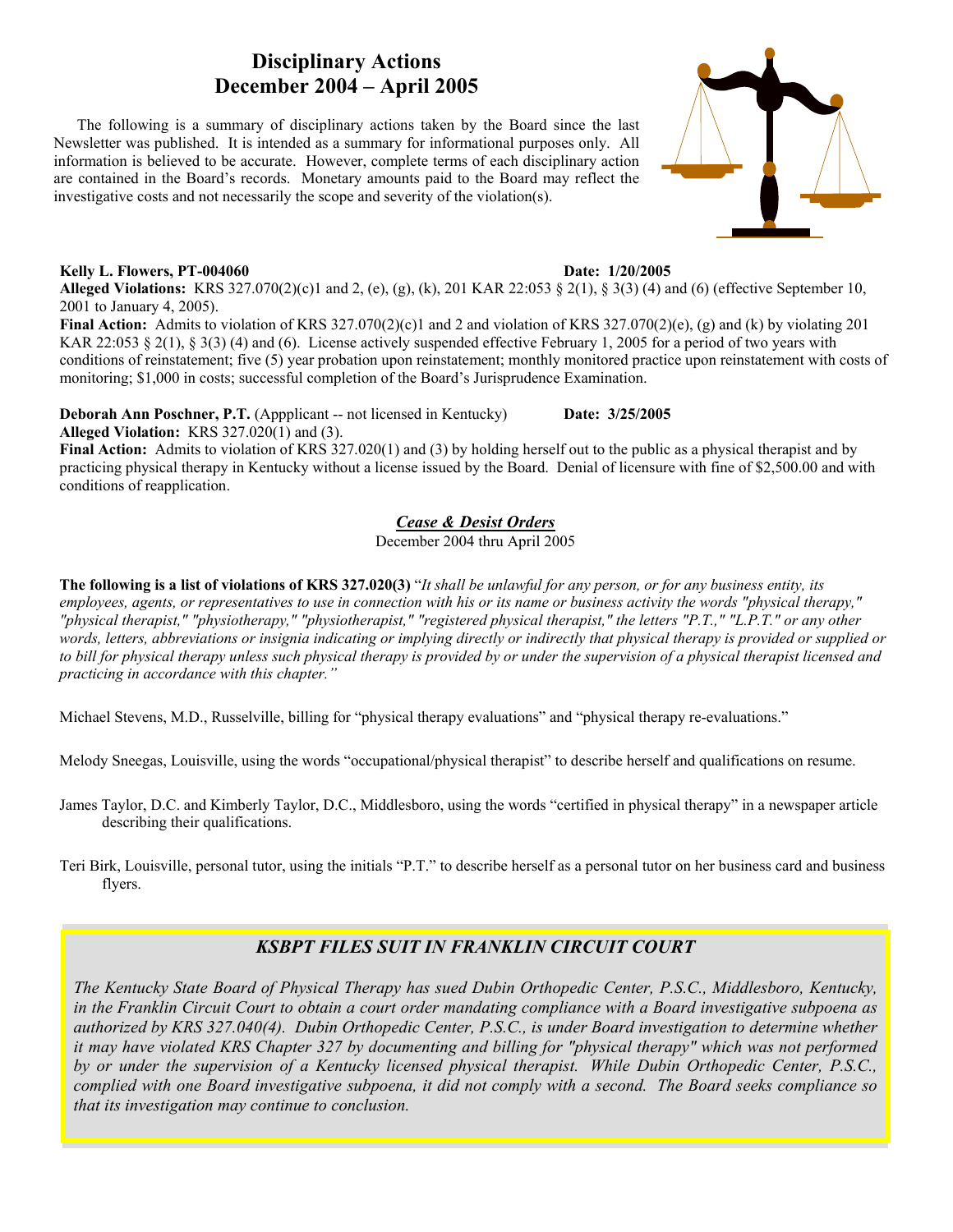LAPSED LICENSES: Our records show the following PT licenses lapsed March 31, 2005. Anyone continuing to practice physical therapy in Kentucky with a lapsed credential is violating the Practice Act and is subject to penalties.

#### PT 004187 Eugene D. Hashley **PHYSICAL THERAPISTS**

PT 002577 Lynne Crofts Hauser

| PT 004339              | <b>Adrienne Salyer Adkins</b>                      |
|------------------------|----------------------------------------------------|
|                        |                                                    |
| PT 004397              | Bernardine Gemma Aguirre                           |
| PT 004274              | Stephanna Long Alberty                             |
| PT 004024              | Carolyn Brodie Allen                               |
|                        |                                                    |
| PT 003684              | Michele Leasure Altemus                            |
| PT 003787              | Stephen M. Amelkin                                 |
| PT 002123              | Sandi J. Auberger                                  |
|                        |                                                    |
| PT 004320              | Martha A. Bader                                    |
| PT 001209              | Jane R. Balderson                                  |
|                        |                                                    |
| PT 004193              | Patrick C. Baldwin                                 |
| PT 004077              | <b>Rhett Enriquez Banzon</b>                       |
| PT 003613              |                                                    |
|                        | Jo A. Barker                                       |
| PT 004606              | <b>Brian Barnes</b>                                |
| PT 004489              | <b>Tarah Lyhn Barrios</b>                          |
|                        |                                                    |
| PT 004214              | Elizabeth J. Baucom                                |
| PT 002643              | Rhonda McDowell Bayless                            |
| PT 004678              | <b>Tiffiney Bentley</b>                            |
|                        |                                                    |
| PT 004659              | Melissa L. Bieber                                  |
| PT 000666              | Catherine S. Blake                                 |
|                        |                                                    |
| PT 004352              | Laura Beth Blankenship                             |
| PT 003415              | Sheila Marie Bonjour                               |
| PT 003927              | <b>Tracy Lin Boone</b>                             |
|                        |                                                    |
| PT 004612              | Barbara A. Boyd                                    |
| PT 003166              | Mary K. Branham                                    |
| PT 004631              |                                                    |
|                        | Wendy C. Brown                                     |
| PT 003471              | Lenny Leroy Bruce                                  |
| PT 004271              | Kathryn Bruner                                     |
|                        |                                                    |
| PT 004724              | Juli Bryson                                        |
| PT 004000              | Don Allen Bugnet                                   |
|                        |                                                    |
| PT 002761              | Christy Lee Butler                                 |
| PT 004249              | Carla Sue Cacini                                   |
| PT 001033              | Kay Denise Cannon                                  |
|                        |                                                    |
| PT 004461              | Jessica Ann Carter                                 |
| PT 003981              | Cole Eugene Casbon                                 |
| PT 004463              | Melanie L. Case                                    |
|                        |                                                    |
| PT 004469              | Ann Bolger Cates                                   |
| PT 004486              | Carla N. Cieri                                     |
|                        |                                                    |
| PT 004516              | Sherri Ciesla                                      |
| PT 004595              | <b>Emily Connor</b>                                |
| PT 003991              | Peter James Contos                                 |
|                        |                                                    |
| PT 002820              | Milibeth Corpuz-Sindac                             |
| PT 004585              | Beryl Jennifer Coyle                               |
| PT 002703              | Scott G. Daniels                                   |
|                        |                                                    |
|                        |                                                    |
| PT 003887              | Krista Renee Davidson                              |
|                        |                                                    |
| PT 001542              | <b>Edith DeCraene</b>                              |
| PT 001254              | Linda DeGrella                                     |
| PT 003497              | Maria Visitacion D. Dela Cruz                      |
|                        |                                                    |
| PT 003955              | Kyle David DeVrieze                                |
| PT 004400              | Donna Diedrich                                     |
| PT 001146              | Terri L. Dinsmore                                  |
|                        |                                                    |
| PT 004543              | L. David Durham, Jr.                               |
| PT 002944              | Derek Matthew East                                 |
|                        |                                                    |
| PT 004089              | <b>Matt Edwards</b>                                |
| PT 004182              | Kim D. Ellman                                      |
| PT 004564              | Vanessa Renee Feinauer                             |
|                        |                                                    |
| PT 003794              | Melanie Katherine Felton                           |
| PT 000022              | John T. Ferree                                     |
|                        |                                                    |
| PT 004318              | Kyle M. Findley                                    |
| PT 002982              | Julie R. Finn                                      |
| PT 004216              | Lisa Marie Franco                                  |
|                        |                                                    |
| PT 004410              | Dennis J. Fredette                                 |
| PT 003895              | Roger Dale Gaddis                                  |
| PT 004189              | Petrina A. Garritano                               |
|                        |                                                    |
| PT 003224              | Susan Lynn Gerber                                  |
| PT 004535              | W. Bays Gibson                                     |
|                        |                                                    |
| PT 000830              | Jane E. Gordon                                     |
| PT 004250              | Amy Marie Guebard                                  |
| PT 003994              | Jennifer Lynn Hall                                 |
|                        |                                                    |
| PT 004165<br>PT 004021 | Elizabeth Annette Hamilton<br>Catherine A. Hancock |

| PT 004393              | Nanette L. Helscher                           |
|------------------------|-----------------------------------------------|
| PT 002912              | Elizabeth Lee Hickman                         |
| PT 004155              | Amy Jo Hinton                                 |
| PT 000193              | J. Richard Homlar                             |
| PT 004654              | Tara J. Honaker                               |
| PT 004260              | Elizabeth Helana Huddleston                   |
| PT 000460              | D. LaVonne Jaeger                             |
| PT 004541              | Eric D. James                                 |
| PT 004197              | Susan M. James                                |
| PT 003929              | Jason Alan Jenkins                            |
| PT 004053<br>PT 004453 | Meredith A. Johnson<br>Sumita N. Karwande     |
| PT 004617              | Derek K. Kautzmann                            |
| PT 003740              | John David Kelly                              |
| PT 002075              | Kimberly R. Kennedy                           |
| PT 004032              | Staci Renee Kirker                            |
| PT 004521              | Kristin J. Kjensrud                           |
| PT 004629              | Julie M. Klus                                 |
| PT 004136              | Jennifer Marie Knapke                         |
| PT 004656              | Rita M. Kotsias                               |
| PT 004685              | Colleen J. Kowalczyk                          |
| PT 003969              | Sandra Mae Kutscher                           |
| PT 003790              | LaShea Nicole Lafferty                        |
| PT 002981              | Sandra Lee Lanning                            |
| PT 003718              | Thomas Joseph Lanning, Jr.                    |
| PT 003862              | Kelly Lynn Lashley                            |
| PT 004104              | Danielle M. Lawson                            |
| PT 004372              | Patrick J. Leahy                              |
| PT 004219              | Jeffrey Charles Lentz                         |
| PT 000163              | Joyce Lewis                                   |
| PT 002692              | Donna Stamler Lilley                          |
| PT 004605              | Jamie A. Lindholm                             |
| PT 003928              | Natalie Levon Lindley                         |
| PT 003238              | Ricky Kenneth Lockard                         |
| PT 004600              | Jeffrey Kent Longino                          |
| PT 003754              | Laura Beth Lubert                             |
| PT 004095              | Trevor Marie MacLaren                         |
| PT 004404              | Benita L. Margaliot                           |
| PT 004014              | Joseph Ethan Marshall                         |
| PT 000373              | <b>Glover Martin</b>                          |
| PT 004235              | Timothy J. McCall                             |
| PT 004370              | Tammy L. McGee                                |
| PT 004538              | Jim McGinley                                  |
| PT 004568              | Scott D. McGrew                               |
| PT 003279              | Tina Marie McKinney                           |
| PT 004472              | Gina E. McVay                                 |
| PT 004518              | Amy E. McWaters                               |
| PT 001111<br>PT 002718 | Judith W. Meyer<br>Carolyn Suarez Minnette    |
| PT 004593              |                                               |
| PT 002506              | Tara Marie Montgomery<br>Dorothy Sia Morcillo |
| PT 001252              | Hugh C. Murray                                |
| PT 004381              | Kevin W. Nance                                |
| PT 000978              | Anne Marie Nelson                             |
| PT 003809              | Jennifer Ann Newby                            |
| PT 003196              | Babette S. Niemeier                           |
| PT 001302              | Della Novosel Oberst                          |
| PT 004523              | J. Whitney Ochsner                            |
| PT 003872              | Jaquenette M. Osborne                         |
| PT 004276              | Steven Virgil Parent-Lew                      |
| PT 004471              | Karen Stefko Parker                           |
| PT 004566              | Angelia D. Parrish                            |
| PT 004287              | Melissa Marie Peabody                         |
| PT 004109              | Joseph R. Pettyjohn                           |
| PT 004536              | Chrissa L. Phillips                           |
| PT 003881              | Courtney Campbell Pickel                      |
| PT 004458              | Tad Elliot Pieczynski                         |
| PT 004248              | Elizabeth K. Pittman                          |
| PT 004402              | John E. Pryor                                 |

| PT | 003034    | Russell Harold Porter          |
|----|-----------|--------------------------------|
| PT | 004131    | Jason Allen Powell             |
| PT | 003880    | Susan Ann Queen                |
|    |           |                                |
| PT | 002871    | Michelle Yvette Quint          |
| PT | 002551    | Billy D. Racer                 |
| PT | 003819    | Donna M. Ramey                 |
|    |           |                                |
| PT | 004624    | Erica M. Rhodes                |
| PT | 001306    | Lori Ringley                   |
| РT | 004494    | Teri L. Risher                 |
|    |           |                                |
| PT | 004437    | Tamara Anne Robinson           |
| PT | 004501    | Samantha Kay Ross              |
| PT | 003492    | Craig Wilson Rowitz            |
| PT | 004079    | Nancy Gordon Russell           |
|    |           |                                |
| PT | 004061    | Thomas Glenn Russell           |
| PT | 000906    | Douglas B. Sarro               |
| PT | 000897    | Kristen B. Sawyer              |
|    |           |                                |
| PT | 003197    | Nanette Rae Schlee             |
| PT | 004597    | Kristin Schoch                 |
| PT | 004227    | Andrea M. Schott               |
|    |           |                                |
| PT | 003822    | Jeremy Wade Seabaugh           |
| PT | 004710    | Jason Seahorn                  |
| РT | 003756    | Cynthia Rene' Shepherd         |
| PT | 003532    | Stormy Lyn Sherrer             |
|    |           |                                |
| РT | 003987    | Ashwini Ravindra Sheth         |
| PT | 004446    | Stephanie S. Shinn             |
| PT | 004500    | Marian Shiyanbade              |
|    |           |                                |
| PT | 001509    | Veronica L. Sholar             |
| PT | 002335    | Susan Shrode                   |
| PT | 004630    | Brian Shultz                   |
| PT | 002198    |                                |
|    |           | Rudy Ric M. Siao               |
| PT | 001940    | L. Kelly Simms                 |
| PT | 004346    | Erica Simpkins                 |
| PT | 001199    | Ellen Steele Smith             |
|    |           |                                |
| PT | 003782    | Gale Thompson Smith            |
| PT | 004111    | Sara Lorraine Snelling         |
| PT | 004665    | Nicole Lynn Spafford           |
| PT | 004161    | Amy Kristen Steele             |
|    |           |                                |
| PT | 004356    | <b>Christine Marie Stewart</b> |
| РT | 002895    | Ellen M. Sturgeon              |
| PT | 000392    | R. Neal Tanner                 |
| PT |           |                                |
|    | 004233    | Kimberly A. Taylor             |
| PT | 003939    | Rebecca Jean Thomas            |
| PT | 004447    | E. Anne Thompson               |
| PT | 003206    | Julia G. Tilley                |
|    |           |                                |
| PT | 004123    | Misti Benge Torrey             |
| PT | 001131    | Jamis C. Townsend              |
| PT | 003340    | Kelly Joy Tubbs                |
| PT | 003357    | <b>Shaun Charles Tubbs</b>     |
|    |           |                                |
|    | PT 000489 | Linda J. Vahlsing              |
| PT | 004407    | Christopher M. Valas           |
| PT | 004242    | Kristy Verssen                 |
| PT | 004090    | Julia Helen Vilkas             |
|    |           |                                |
|    | PT 003686 | Victor Edward Voegele          |
| PT | 004542    | Ryan Keith Walker              |
|    | PT 004525 | John Anthony Wallace           |
|    |           | Lina LaRoche Warden            |
| PT | 003900    |                                |
| PT | 004420    | Tina Jolene Warren             |
| PT | 003676    | Michael Gene Wasson            |
| PT | 004272    | Susan M. Wehrle                |
|    |           |                                |
| PT | 002670    | Daryl Allen White              |
| PT | 004252    | John D. Willson                |
|    | PT 004367 | Leah Kathryn Wilson            |
| PT | 004185    | Theo Wilson                    |
|    |           |                                |
|    | PT 004241 | Siegrune H. Wolborsky          |
| PT | 004652    | Michelle N. Wolfe              |
|    | PT 004223 | Leon D. Wolff                  |
|    |           |                                |
| PT | 002590    | Richard C. Wong                |
|    | PT 004003 | Joy Marie Zielinski            |
|    |           |                                |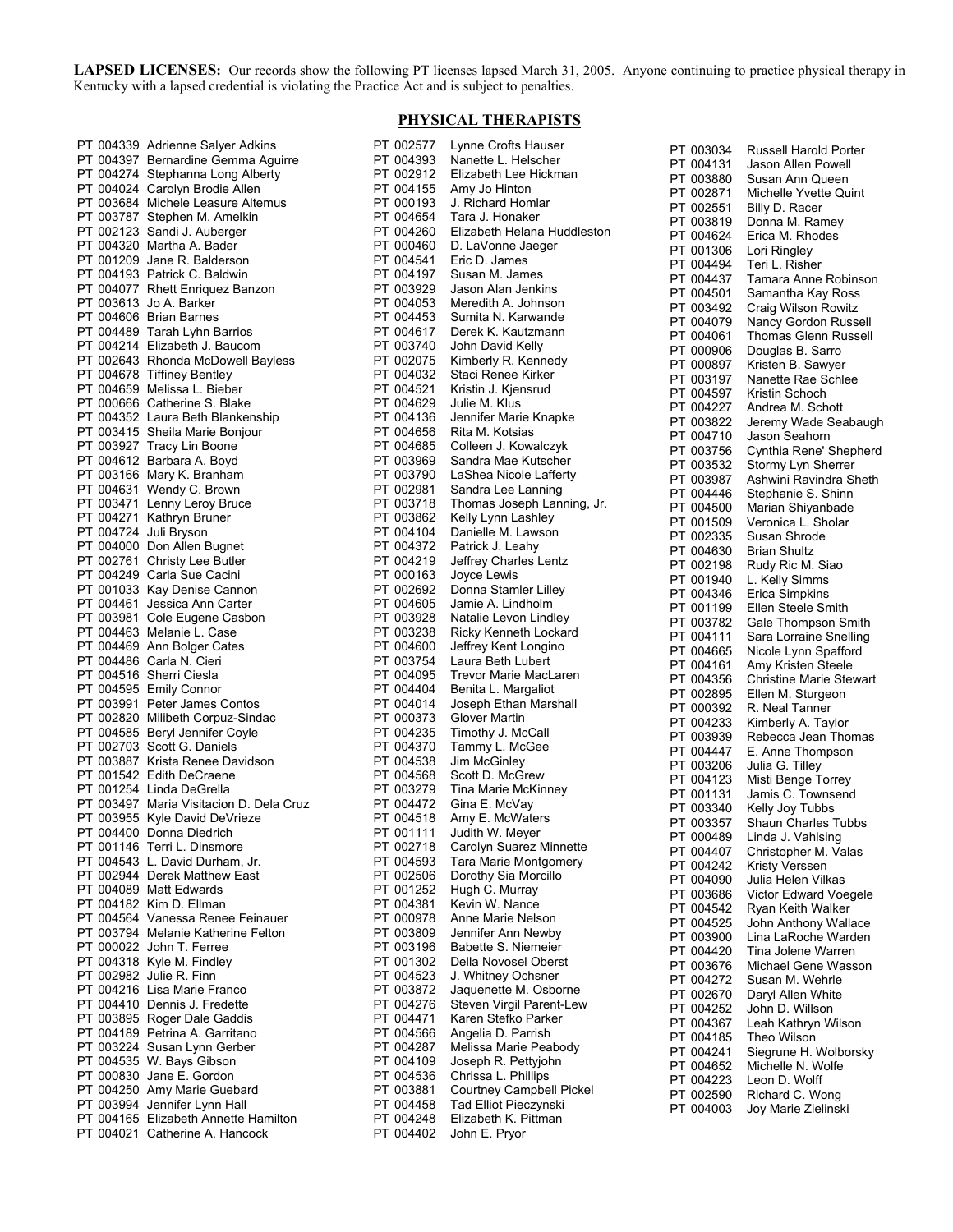**LAPSED LICENSES:** Our records show the following PTA certificates lapsed March 31, 2005. Anyone continuing to practice physical therapy in Kentucky with a lapsed credential is violating the Practice Act and is subject to penalties.

#### **PHYSICAL THERAPIST ASSISTANTS**

PTA A01885 Missy Lawson

| PTA A01381               | Stephanie A. Anderson                          |
|--------------------------|------------------------------------------------|
| PTA A00458               | Karen L. Angle                                 |
| PTA A01618               | Tami Hauss Arbogast                            |
| PTA A01588               | Joseph Edward Baldwin                          |
| PTA A01528<br>PTA A00182 | L. Renee Balkey<br>Mary Ann Ballard            |
| PTA A01749               | <b>Wesley Bartram</b>                          |
| PTA A01145               | Doris Stroud Becker                            |
| PTA A01792               | Robert J. Benson, II                           |
| PTA A00291               | Lisa K. Bisco                                  |
| PTA A01522               | Raymont Bolander                               |
| PTA A01928               | Kristen N. Bolender                            |
| PTA A00343               | Kelly D. Bowles                                |
| PTA A00028               | <b>Beverly Braverman</b>                       |
| PTA A01653               | Tammy Renee Brooks                             |
| PTA A01564               | Jennifer Lee Cade<br>Mari Jan Campbell         |
| PTA A01099<br>PTA A00239 | Molly Anne Clore                               |
| PTA A00871               | Karin R. Conger                                |
| PTA A01441               | Tonya Michelle Conrad                          |
| PTA A01481               | <b>Heather Jane Cook</b>                       |
| PTA A00350               | Rebecca Copass                                 |
| PTA A01798               | Kyle Matthew Cox                               |
| PTA A01833               | Sue Craig                                      |
| PTA A01775               | Lee Ann Crowder                                |
| PTA A01698               | Melissa Lorraine Crowe                         |
| PTA A01888               | Todd P. Currie                                 |
| PTA A00249               | Angela Jean Davidson<br>Tricia Dawn Deffendoll |
| PTA A00973<br>PTA A00815 | Jennifer Jo DePeel                             |
| PTA A01691               | Jan Marie DeVrieze                             |
| PTA A00216               | Julia E. Dohn                                  |
| PTA A01929               | Sara Lynn Donker                               |
| PTA A01834               | Laura Lynn Dunasky                             |
| PTA A01218               | Amy Marie Dusing                               |
| PTA A00631               | Patricia A. Edson                              |
| PTA A01541               | <b>Margaret Eisele</b>                         |
| PTA A01334               | Melissa Anne Eldridge                          |
| PTA A01366<br>PTA A01942 | Karla Renae Emerson<br>Brandy L. Ennulat       |
| PTA A01712               | Joy Rae Eubanks                                |
| PTA A02007               | Stephen Dale Eury                              |
| PTA A00587               | Billie Jo Free                                 |
| PTA A01998               | Kelly R. Fry                                   |
| PTA A00442               | Deborah J. Garrett                             |
| PTA A01990               | Jillian Marie Gates                            |
| PTA A01453               | Sharon Lee Godfrey                             |
| PTA A00938               | Sharon Goodier                                 |
| PTA A00297               | Doris Goodman<br>Charlene V. Graham            |
| PTA A00470<br>PTA A00824 | Kevin Dale Griggs                              |
| PTA A01821               | Lisa Rae Hacker                                |
| PTA A01545               | Wendy Anne Hall                                |
| PTA A01903               | Alana M. Harsh                                 |
| PTA A01521               | Shauna Lee Harsley                             |
| PTA A00985               | Cheryl A. Helmbold                             |
| PTA A01866               | Richard E. Hendrickson, Jr.                    |
| PTA A01867               | Carol M. Heron                                 |
| PTA A00206               | Betty L. Hobble                                |
| PTA A01547               | Stacie Lee Hoover<br>Paul L. Horne             |
| PTA A01913<br>PTA A01892 | Tonya R. Hudson                                |
| PTA A01854               | Vivian Iyama                                   |
| PTA A01865               | Jeffrey B. Keith                               |
| PTA A00975               | Adela E. Kellogg                               |
| PTA A00437               | Cora Lynn Kratzer                              |
| PTA A01976               | David W. Kusmierski                            |
| PTA A02006               | David A. Lavoie                                |

| PTA A01345                      | Michael Joseph Ledonne                 |
|---------------------------------|----------------------------------------|
| PTA A01489                      | <b>Tifany Renee Lindsey</b>            |
| PTA A01640                      | Stacy Michelle Lockard                 |
| PTA A01540                      | Denetta Dawn Looney                    |
| PTA A00706                      | Angela R. Lucas                        |
| PTA A01167                      | <b>Tracey Leigh Marshall</b>           |
| PTA A00612                      | Mindy Jill Martin                      |
| PTA A01596                      | Shelli Marie Martin                    |
| PTA A00698                      | Julia A. Massey                        |
| PTA A01774                      | Katherine Sue Maushart                 |
| PTA A01956                      | Matthew Mayo                           |
| PTA A01305                      | Neil Eugene McClelland                 |
| PTA A00556                      | Daniel Lynn McFarland                  |
| PTA A00867                      | Amy Denise McGinnis                    |
| PTA A00489                      | <b>Plinie Marthanie Miller</b>         |
| PTA A01100                      | Cynthia May Morrow                     |
| PTA A01751                      | Rachelle Lynn Mundy                    |
| PTA A01657                      | Michelle Lynn Nida                     |
| PTA A01318                      | Tina Marie Paff                        |
| PTA A01952                      | Christopher L. Pennell                 |
| PTA A01853                      | Russell J. Pennington                  |
| PTA A00760                      | Cynthia J. Pierce                      |
| PTA A01062                      | Kinner L. Pinkerman                    |
| PTA A01236                      | <b>Molly Ann Powers</b>                |
| PTA A01646                      | Jason Wayne Ratcliff                   |
| PTA A01864                      | Rachel Marie Ray                       |
| PTA A00571                      | Robert J. Revolt                       |
| PTA A01357                      | Trenda Marlene Richey                  |
| PTA A00802                      | Sherry Lynn Roberts                    |
| PTA A00313                      | Donald L. Roberts                      |
| PTA A01692                      | Serena Ann Rutter                      |
| PTA A01835                      | Mary M. Saalman                        |
| PTA A01440                      | Gina Michelle Saylor                   |
| PTA A00577                      | Michael J. Scheer                      |
| PTA A00772                      | John L. Selwitz, Sr.                   |
| PTA A00138                      | Patti S. Smith                         |
| PTA A01668                      | Jennifer Ann Smith                     |
| PTA A01722                      | <b>Charles Quentin Smith</b>           |
| PTA A01930                      | Eric Allen Snyder                      |
| PTA A00384                      | Dana Terese Stark                      |
| PTA A01817                      | Mindy B. Starks                        |
| PTA A01624                      | Mindy Beth Stephens                    |
| PTA A01848                      | David Allen Summers                    |
| PTA A01060                      | Janie C. Swedenburg                    |
| PTA A01981                      | Myra Tangen                            |
| PTA A00582                      | Pamela J. Tate                         |
| PTA A01008                      | Lucinda L. Threinen<br>Traci L. Tomlin |
| PTA A00541<br><b>PTA A00692</b> | Ruth Keeton Tyler                      |
| PTA A01884                      | Wade J. Vostad                         |
| PTA A00174                      | Pamela O. Watson                       |
| PTA A01200                      | Jane Sharon Welling                    |
| PTA A01477                      | Jessica Lynn Wells                     |
| PTA A01846                      | Julie B. White                         |
| PTA A01411                      | Molly Jo Whitman                       |
| PTA A01902                      | Stephanie Williams                     |
| PTA A01874                      | Terri D. Woodward                      |
|                                 |                                        |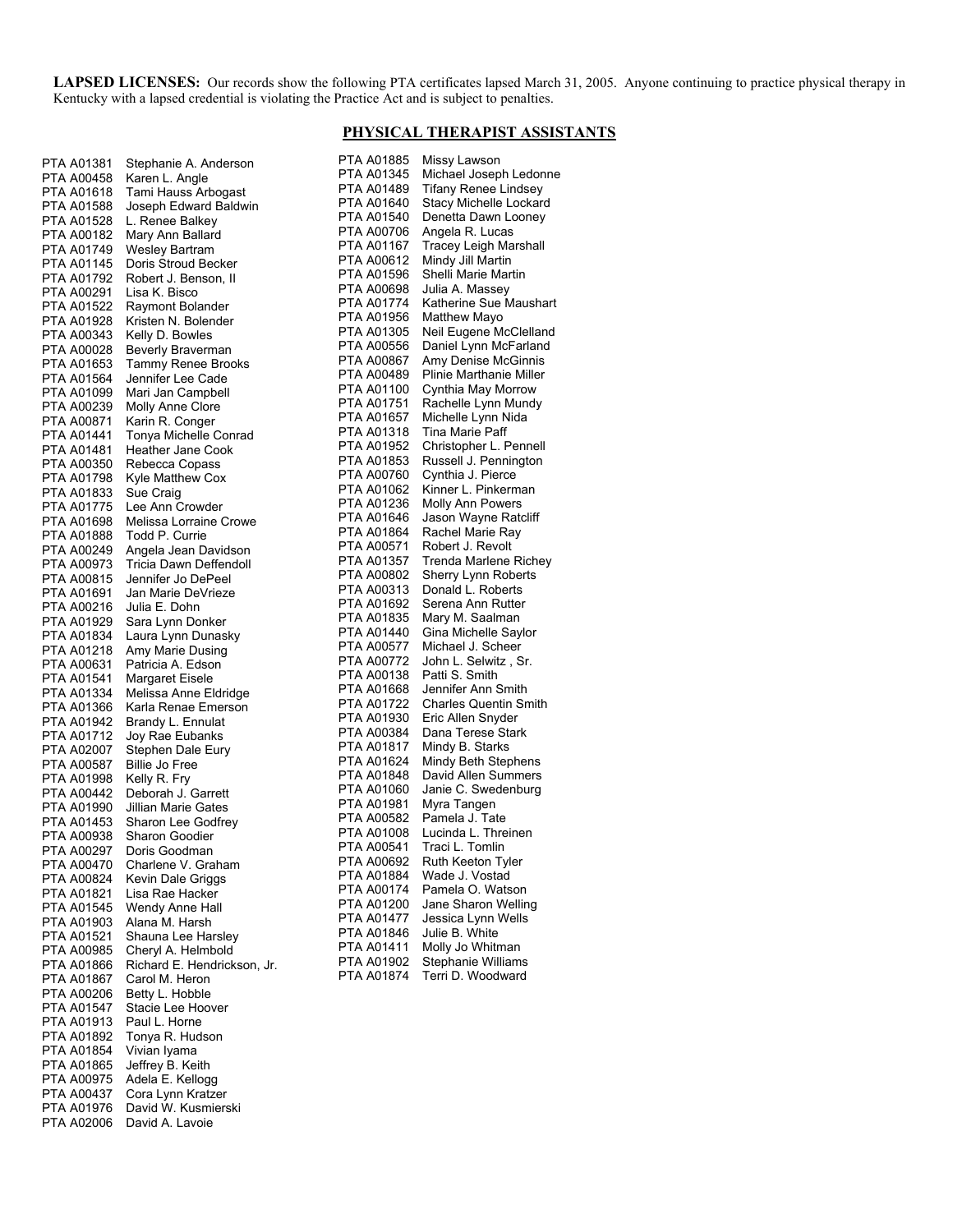#### **Comments from the Chair Tina Volz, P.T.**

 Enclosed with this newsletter is a booklet with our newly revised Statutes and Regulations. There are many significant changes to the Administrative Regulations, so the Board is encouraging you to review them carefully. I am highlighting a few of the changes and where you can locate them.

- **Improved format to make topics easier to find**
- **Clarification/simplification of the supervision standard (refer to 201 KAR 22:53 Section 4)** Relating to PTA students (3) (h) Relating to competency assessment of the PTA and supportive personnel Reassessment frequency requirement  $(3)$   $(i)$   $(j)$   $(k)$
- **Simplification of documentation (refer to 201 KAR 22:053 Section 5)** Decreased number of "required" elements in initial evaluations (1) Decreased number of "required" elements in discharge summaries (4) Clarification of the correct designation for entering a statement in the physical therapy record (5)
- **Allowance for "screening" of patient's health care needs (refer to 201 KAR 22:053 Section 2 (1)**
- **Creation of an inactive status (refer to 201 KAR 22:001 Section 1 (9))**
- **Development of Continued Competency requirements and procedures (refer to 201 KAR 22:045E)**

#### **Order New Wall Certificates at a Discount**

The statement: *A validation that shall be posted to the original wall certificate and displayed at the primary physical therapy service location* has been deleted from the regulation 201 KAR 22:040 Section 4 (1) and is no longer effective. You do not have to show a validation sticker on your wall certificate.

The Board has designed a new, improved wall certificate and it is available for purchase at a reduced rate of \$15.00 until September 30, 2005. After September 30, the price will be \$20.00. If you would like to purchase a new wall certificate, send a check made out to:

Kentucky Board of Physical Therapy 9110 Leesgate Road Suite 6 Louisville, Kentucky 40222



Please note the Board office has new telephone and fax numbers:

Phone (502) 429-7140

Fax (502) 429-7142

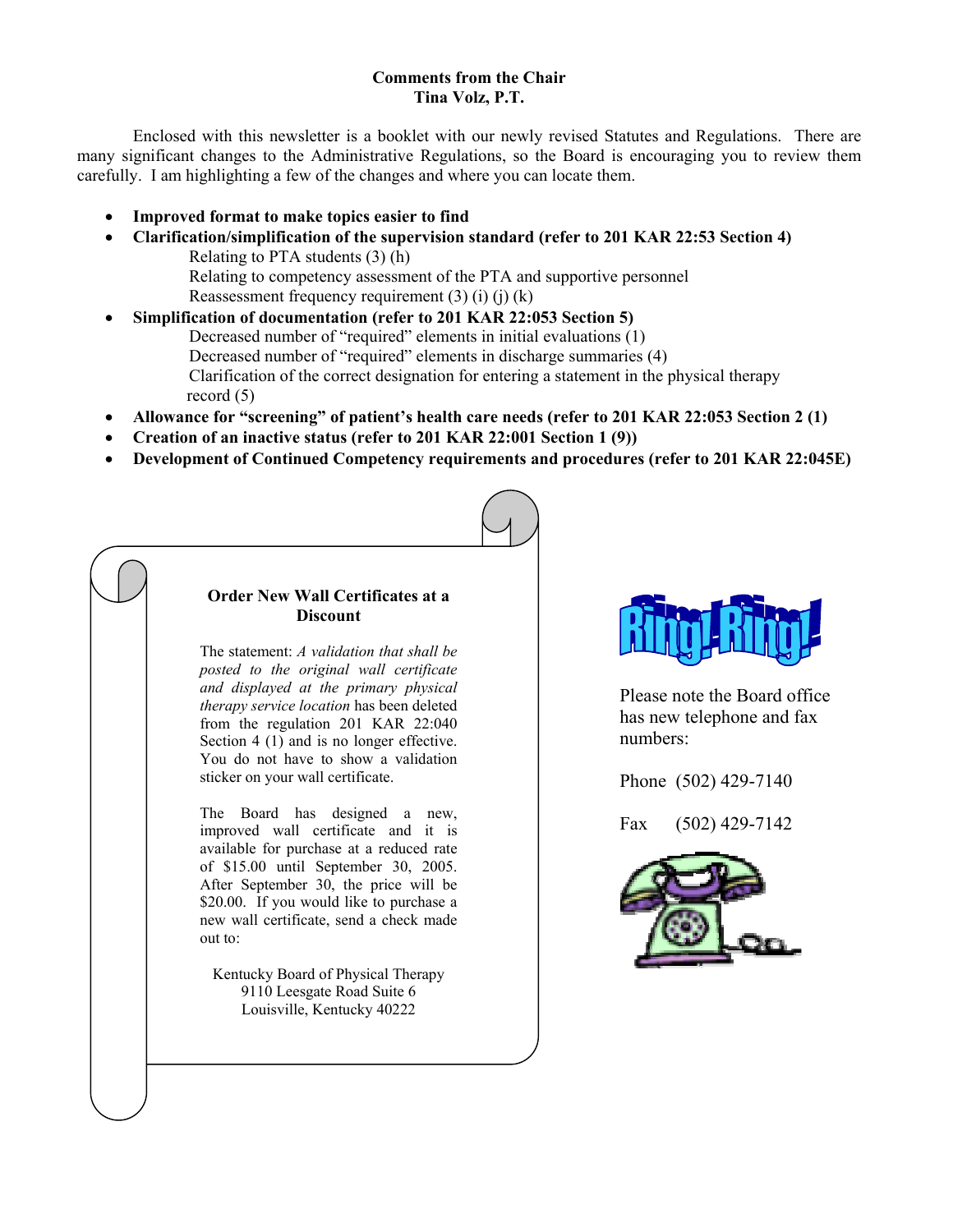# **Continued Competency Questions and Answers**

In order to help clarify the requirements and procedures for the new Continued Competency regulation, we have listed a few frequently asked questions and answers.

#### **1. Why do we need a measure of continued competence?**

- To assist in assuring safe and effective practices in the provision of physical therapy services to Kentuckians.
- To bring physical therapy to an equivalent level with other health care (and other) professions that have mechanisms in place requiring demonstration of continued competence for licensure or certification.

# **2. What will the requirements be for a physical therapist?**

- A PT will be required to complete 30 hours of continuing competence activity per biennium (every 2 years). This requirement will be broken down as follows:
	- $\checkmark$  2 hours will be awarded for completing an open book tutorial regarding the law, regulations and ethics. (see additional article)
	- $\checkmark$  A minimum of 18 hours **must** be from Category 1, but the practitioner **may** complete as many hours as desired from this category.
	- 9 A maximum of 10 hours **may** be from Category 2, **but do not have** to come from Category 2.

# **3. What will the requirements be for a physical therapist assistant?**

- A PTA will be required to complete 20 hours of continuing competence activity per biennium (every 2 years). This requirement will be broken down as follows:
	- $\checkmark$  2 hours will be awarded for completing an open book tutorial regarding the law, regulations and ethics.
	- 9 A minimum of 10 hours **must** be Category 1, but the practitioner **may** complete as many hours as desired from this category.
	- 9 A maximum of 8 hours **may** be from Category 2, **but do not have** to come from Category 2.

# **4. How are Category 1 and Category 2 activities defined?**

- This is an example of the flexibility built into the regulation. Category 2 hours are not as rigorous as Category 1, but give the practitioner who so chooses an optional method to complete the continued competence requirement.
- Please refer to 201 KAR 22:045E Section 2 (1) and (2) for the lists of Category 1 and Category 2 activities.

# **5. What is considered an "hour" of continued competence activity?**

- Contact hours equal hours spent in an activity.
	- $\checkmark$  This is not continuing educational units (CEU). Physical therapy traditionally calculates CEUs as one unit per 10 contact hours.
	- $\checkmark$  This regulation requires contact hours, NOT CEUs.
	- $\checkmark$  A credit hour equals a semester hour or quarter hours at a rate of 12 contact hours per semester credit or 8 contact hours per quarter credit.
	- $\checkmark$  Example: 3 credit hour college course = 36 continuing competence hours.
- The courses must be related to the practice of physical therapy.
	- $\checkmark$  This is not limited to the provision of clinical interventions only.
	- $\checkmark$  Physical therapy practice involves business management, human resource management, counseling, education, basic science and many other areas.

# **6. How is "practice" defined in the regulations?**

• By working in PT "practice" a minimum of 1000 hours per biennium (.25 of a full time equivalent) the practitioner earns 5 hours of continuing competence. This was included because the task force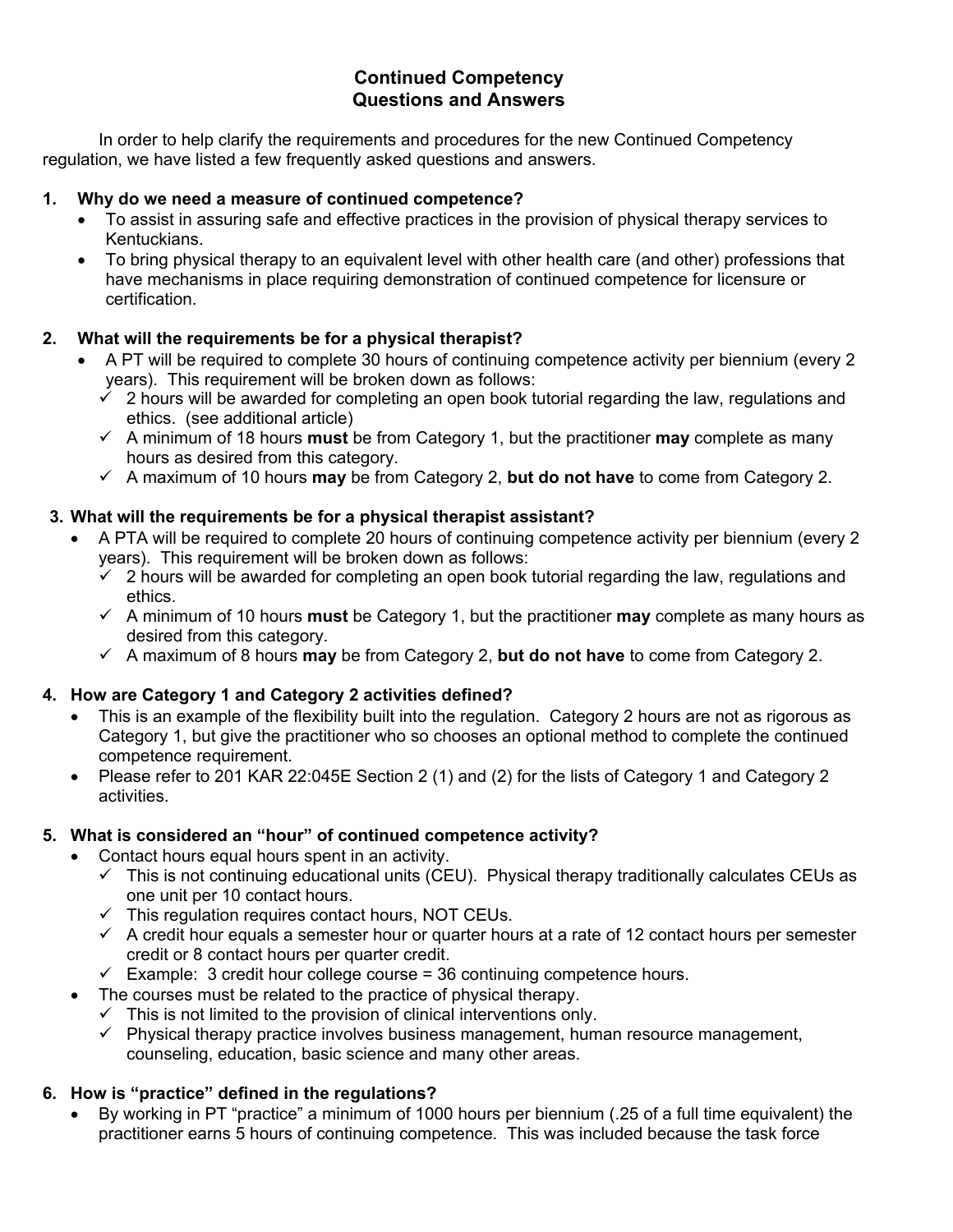believes it is impossible to learn and keep up with trends without practicing what is learned. Practice includes the following:

- $\checkmark$  Patient care and all the tasks that accompany the provision of physical therapy services.
- $\checkmark$  Management of Patient care and all the tasks associated with administration and supervision of a physical therapy practice.
- $\checkmark$  Teaching in a PT or PTA education program.

# **7. How do you get a CE course approved?**

- The KPTA has established a committee (Continued Competence Approval Committee) to review course structure and objectives for courses not already approved.
- There are 3 ways a course can be approved:
	- $\checkmark$  An individual credential holder can submit a course for approval
	- $\checkmark$  A sponsor can submit a course for approval
	- $\checkmark$  A corporation can submit an application to be a corporate sponsor
- The applications are available at the KSBPT and KPTA websites or you can call the KPTA Board office directly.
- The application is submitted to the Continued Competency Approval Committee for review.
- If approved, the course will be listed on the website for "Approved Courses".

# **8. How do you know if a CE course is approved?**

- All courses approved by the APTA, its components, and all state physical therapy associations will be automatically approved.
- All courses approved by the Continued Competency Approval Committee will be posted on the KSBPT and KPTA website

# **9. What is the Open book tutorial on Kentucky Physical Therapy laws and regulations?**

- Open book means you would have a copy of The Practice Act to guide you.
- Consists of twenty questions about the law and regulations.
- Look up and answer where you would find specific rules in the Practice Act.

# **10. How do you take the Open book tutorial?**

- Have the law and regulation booklet available during the tutorial.
- It should take between 30 and 60 minutes to complete.
- You may take it by one of the following mechanisms:
	- $\checkmark$  Go to http://pt.ky.gov and take it online. A \$10.00 processing fee will be charged.
	- $\checkmark$  Call the Board office at (502) 429-7140 to arrange a time to take it at office.
	- $\checkmark$  The Board may offer tutorials in various locations throughout the biennium.
	- $\checkmark$  Other ways of taking the tutorial may be available throughout the year. Look for future Board newsletters.